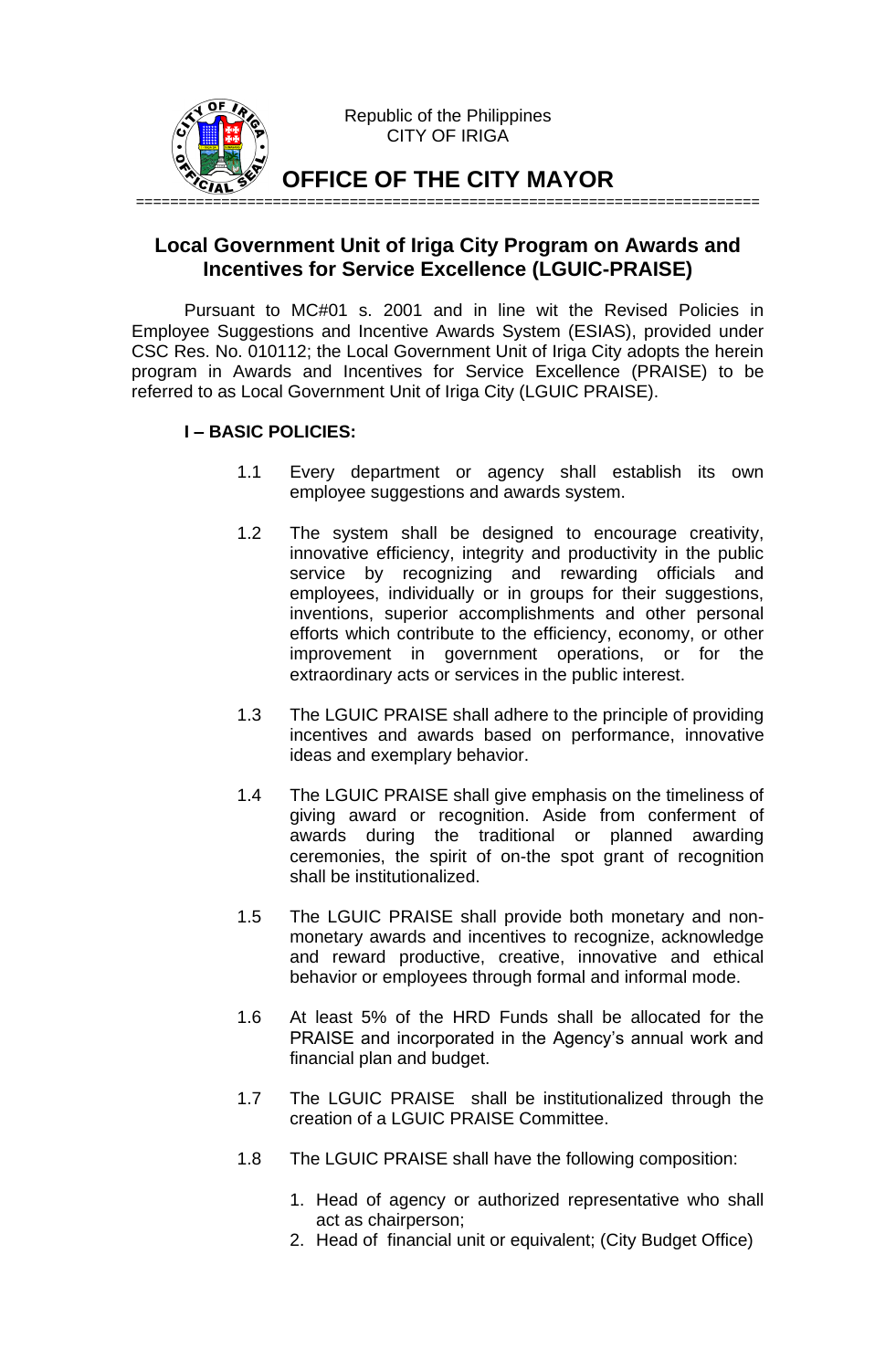- 3. Head of the planning unit or equivalent (City Planning & Development Coordinator)
- 4. Highest ranking employee in-charge of Human Resource Management or the career service employee directly responsible for personnel management ( HRMO IV)
- 5. Two (2) representatives from the rank-and-file employees who shall serve for a period of two years and chosen through a general assembly or any other mode of selection conducted f the purpose or designated by the registered union in the absence of an accredited union (one from the first level and one from the second level)
- 1.9 The head of agency or authorized representative shall be responsible in overseeing the System's operation and the Human Resource Management Unit shall serve as the System's Secretariat.
- 1.10 The LGUIC PRAISE Committee shall ensure that productivity, innovative ideas, suggestions and exemplary behavior can be identified, considered, managed and implemented on a continuing basis to cover employee at all levels.
- 1.11 The LGUIC PRAISE Committee shall be responsible for the development, administration, monitoring and evaluation of the awards and incentives system of the agency. The agency may, however employ an external or independent body to assist the LGUIC PRAISE Committee to judiciously and objectively implement the system of incentives and awards.
- 1.12 The LGUIC PRAISE Committee shall establish its own internal procedures and strategies. Membership in the Committee shall be considered part of the members' regular duties.
- 1.13 The LGUIC shall submit their Program on Awards and Incentives for Service Excellence (PRAISE) and its subsequent amendments to the Civil Service Regional Office. The Civil Service Regional of Field Office concerned shall provide technical assistance, if deemed necessary, to ensure proper implementation.
- 1.14 Establishment of a CSC-approved LGUIC PRAISE shall be the basis of the grant of the Productivity Incentive Bunos (PIB), other awards and incentives and revocation of accreditation to take final action on appointments. The annual LGUIC PRAISE Report should be submitted by the agency to the Civil Service Commission Regional Office concerned on or before the thirtieth day of January to enable their employees to qualify for nomination to the CSCsponsored national awards.
- 1.15 Issues relative to awards and incentives shall be brought before the LGUIC PRAISE Committee which shall address the same within fifteen (15) days from the date of submission.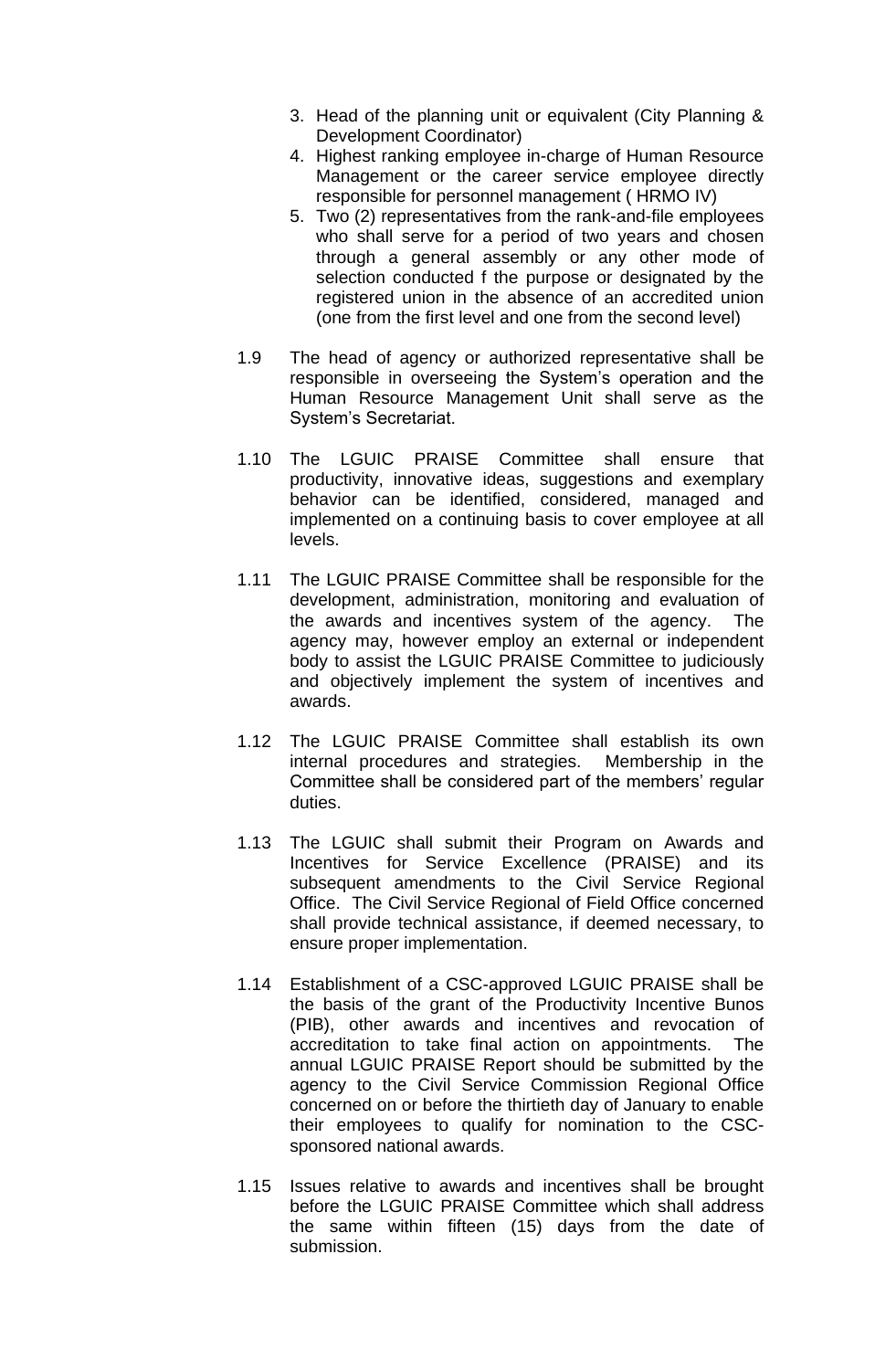## **II. OBJECTIVES**

### 2.1 General

To encourage, recognize, motivate and reward employees, individually and in groups for their suggestions, innovative ideas, inventions, discoveries, superior accomplishments, heroic deeds, exemplary behavior extraordinary acts or services in the public interest and other personal efforts which contribute to the efficiency, economy and improvement in government operations, which lead to organizational productivity.

## 2.2 Specific

- 2.2.1 To establish a mechanism for identifying, selecting rewarding and providing incentives to deserving employees at the start of each year.
- 2.2.2 To identify outstanding accomplishments, best practices of employees on a continuing basis.
- 2.2.3 To recognize and reward accomplishments and innovations periodically or as the need arises;
- 2.2.4 To provide incentives and interventions to motivate employees who have contributed ideas, suggestions, interventions to motivate who have contributed ideas, suggestions, inventions, discoveries, superiors accomplishments and other personal efforts.

## **III. SCOPE**

The system shall apply to all employees in the career and noncareer service of this agency.

### **IV. DEFINITION OF TERMS**

- **AGENCY** refers to the Local Government Unit of Iriga City
- **AWARD** recognition which may be monetary or non-monetary conferred on individual or group of individuals for ideas, suggestions, inventions, discoveries, superiors accomplishment, exemplary behavior, heroic deeds, extraordinary acts or services in the public interest which contribute to the efficiency, economy, improvement in government which lead to organizational productivity.
- **CAREER** positions in the civil service characterized by (1) entrance based on merit and fitness to be determined as far as practicable by competitive examination, or based on highly technical qualifications; (2) opportunity for advancement to higher career positions; and (3) security of tenure.
- **CONTRIBUTION** any input which can be in the form of an idea or performance. (See also idea type and Performance type contribution).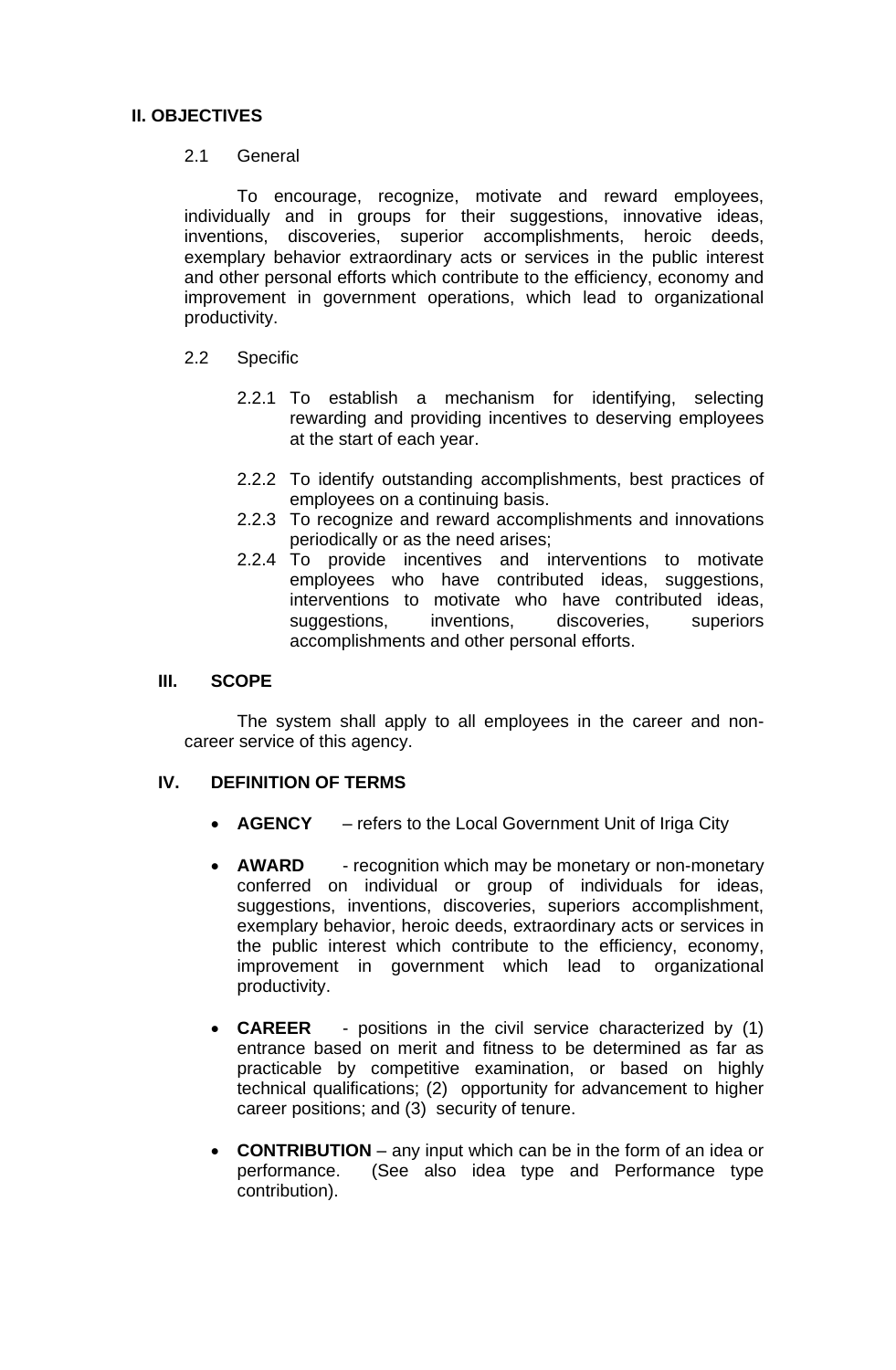- **DISCOVERY** is the uncovering of something previously existing but found or learned for the first time which will improve public service delivery.
- **IDEA TYPE CONTRIBUTION** refers to an idea, a suggestion of an invention or discovery for improvement to effect economy in operation, to increase production and improve conditions.
- **INCENTIVE** monetary or non-monetary motivation or privilege given to an official or employee for contributions, suggestions, inventions, ideas, satisfactory accomplishment or demonstration of exemplary behavior based on agreed performance standards and norms of behavior.
- **INVENTION** the creation of something previously non-existent which will benefit the government.
- **NON-CAREER** positions expressly declared by law to be in the non-career service, or those whose entrance in the service is characterized by (1) entrance on bases other than those of the usual tests of merit and fitness utilized for the career service and (2) tenure which is limited to the duration of a particular project for which purpose employment was made.
- **PERFORMANCE TYPE CONTRIBUTION** refers to performance of an extraordinary act or service in the public interest in connection with, or related to one's official employment; or outstanding community service or heroic acts in the public interest; or sustained work performance for a minimum period of one year which is over and above the normal position requirement of the individual or group.
- **SUGGESTIONS** idea or proposal which improves work performance, systems and procedures and economy in operations that will benefit the government.
- **SYSTEM** the agency awards and incentives program for employees.

## **V. TYPES OF AWARDS**

### National Awards

The agency shall participate in the search for deserving employees who may be included in the screening of candidates for awards given by other government agencies, private entities, NGOs and other award giving bodies such as the:

Presidential or Lingkod Bayan Award – conferred on an individual for consistent, dedicated performance exemplifying the best in any profession or occupation resulting in the successful implementation of an idea or performance, which is of significant effect to the public or principally affects national interest, security and patrimony.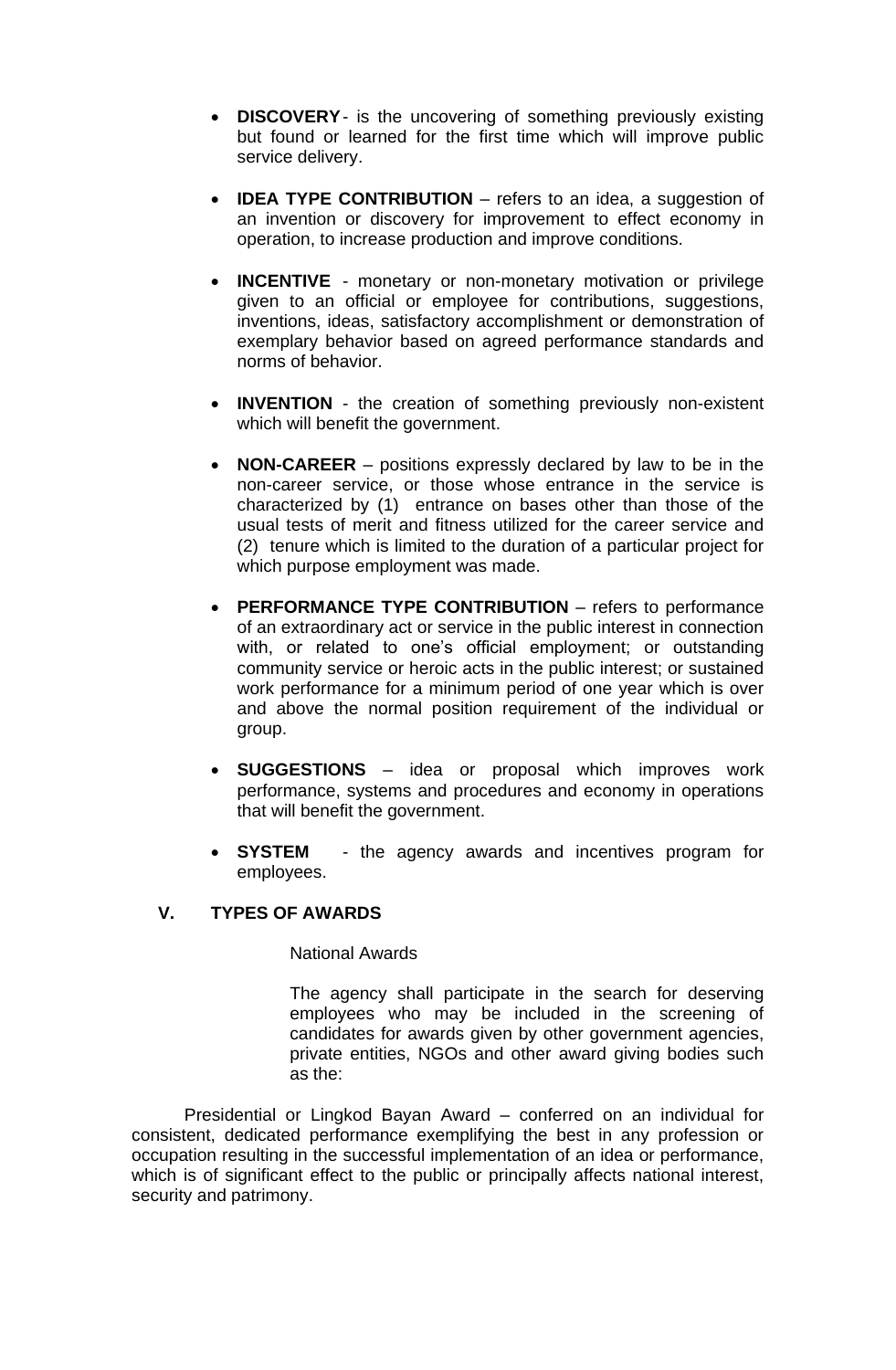Outstanding Public Official/Employee or Dangal ng Bayan Award – granted to any public official or employee in government who has demonstrated exemplary service and conduct on the basis of his or her observance of one or more of the eight (8) norms of behavior described under Republic Act No. 6713 or the Code of Conduct and Ethical Standards for Government Officials and Employees.

Civil Service Commission or the PAGASA Award – conferred on a group of individuals or team who has demonstrated outstanding teamwork and cooperation, which resulted in the successful achievement of its goal or has greatly improved public service delivery, economy in operation, improved working conditions or otherwise benefited the government in may other ways.

Other Awards – given by other government agencies, private institutions or NGOs to an individual or team for contributions of an idea or performance that directly benefited the government.

#### Department of Agency Level Awards

The LGUIC shall develop and initiate the search for deserving employees who may be included in the screening of candidates for awards to be given such as:

- 5.2.1. Best Employee Award granted to an individual or individuals who excelled among peers in a functional group, position or profession. A cash award of not less than the amount provided under relevant existing laws shall be given to outstanding employees plus a certificate of recognition or other forms of incentives as the committee may decide, e.g. Best Division Chief, best Secretary, Best Legal Officer, best Driver, best Utility Worker and other similar awards.
- 5.2.2. Best Organization Unit Award granted to the top organizational unit which may be a section, division or office on the basis of meeting the organization's performance targets and other pre-determined criteria.
- 5.2.3 Cost Economy Measure Award granted to an employee or team whose contributions such as ideas, suggestions, inventions, discoveries or performance of functions result in savings in terms of man hours and cost or otherwise benefit the agency and government as a whole. The monetary award shall not exceed 20% of the monetary savings generated from the contribution.
- 5.2.4 Exemplary Behavior Award Based on the Eight norms of conducts as provided under RA 6713 (Code of conduct and Ethical Standards). The awardee will be automatically nominated by the LGUIC PRAISE Committee to the Dangal ng Bayan Award.
- 5.2.5 Gantimpala Agad Award given outright to employees commended by clients for their courtesy, promptness, efficiency and dedication to duty.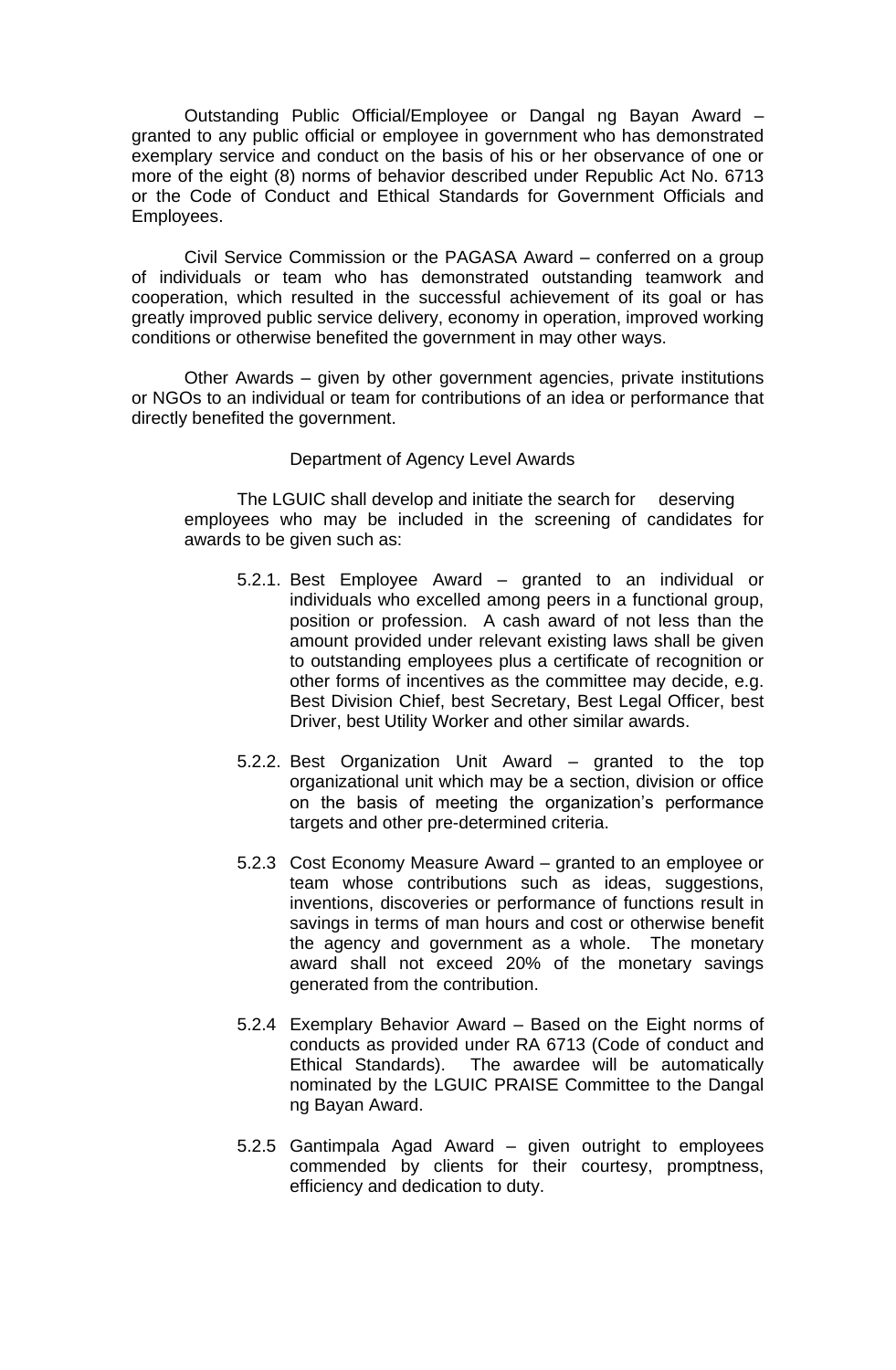5.2.6 Service Award – conferred on retirees whether under optional or compulsory retirement schemes held during a fitting ceremony on or before the date of their retirement.

## **VI. TYPES OF INCENTIVES**

The agency shall continuously search screen and reward deserving employees to motivate them to improve the quality of their performance and instill excellence in public service. As such the following types of incentives shall be regularly awarded.

6.1. Loyalty Incentive – granted to an employee who has served continuously and satisfactorily the agency for at least ten (10) years. The recipient shall be entitled to a cash award as provided for under existing policies. Succeeding awards shall be given every five years thereafter. Besides cash awards, a lapel emblem / loyalty pin may be given:.

| 10 and 15 years<br>-                        | <b>Bronze</b> |
|---------------------------------------------|---------------|
| 20 and 25 years<br>$\overline{\phantom{0}}$ | Silver        |
| 30, 35 and 40 years -                       | Gold          |

- 6.2 Length of Service Incentive given to an employee who has rendered at least three (3) years of contributions satisfactory service in the same position. The cash award shall be incorporated in the salary adjustments following the Joint CSC-DBM Circular No. s. 1990.
- 6.3 Productivity Incentive given to all employee who have performed at least satisfactory for the year covered. This incentive shall follow relevant existing guidelines.
- 6.4 Career and Self-Development Incentive granted in recognition of an individual who has satisfactory completed a course or degree within or outside the country at one's own expense. A plaque of recognition may be given to qualified individuals during the agency's anniversary celebration.
- 6.5 Other Incentives which the LGUIC PRAISE committee may recommend on the basis of special achievements, innovative approaches to assignments, exemplary service to the public and recognition by an outside group of a particular achievement.

## **VII. FORMS OF AWARDS AND INCENTIVES**

- 7.1 Compensatory time-Off granted to an employee who has worked beyond his regular office hours on a project without overtime pay.
- 7.2 Flexiplace work arrangement allowed for qualified employee/s who has demonstrated responsibility, initiative and capacity to produce output/result and accomplishments outside of the workplace subject to established guidelines.
- 7.3 "Salu-Salo" Together meal hosted by superiors or supervisors for employees who have made significant contributions.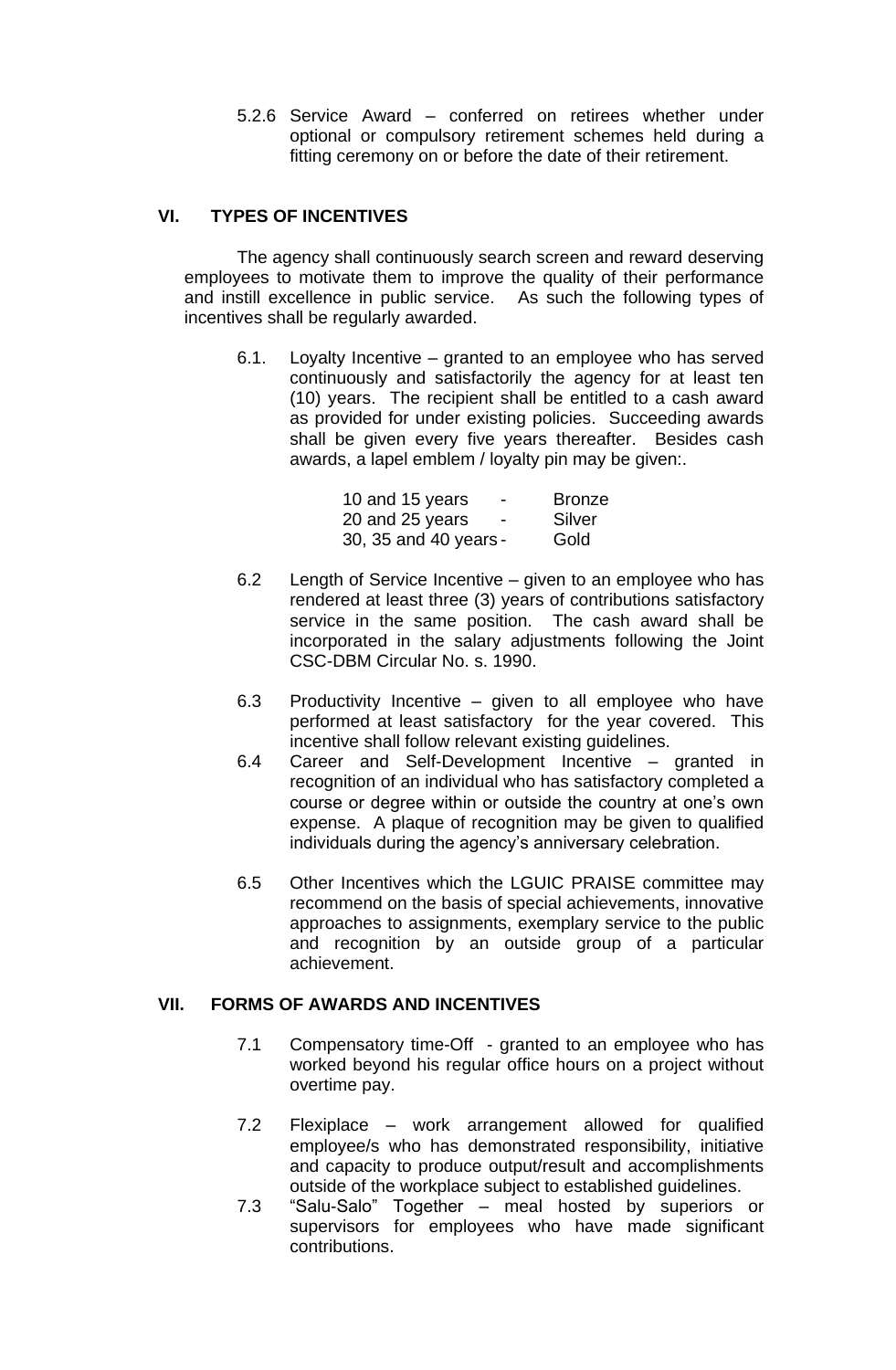- 7.4 Personal Growth Opportunities incentives which may be in form of attendance in conferences on official business, membership in professional organizations, books journals, tapes, travel packages and their learning opportunities.
- 7.5 Trophies, Plaques and Certificates
- 7.6 Monetary Award
- 7.7 Travel Packages
- 7.8 Other Incentives incentives in kind may be in the form of merchandise, computers, pagers, cellular phones, reserved parking space, recognition posted at the Wall of Fame, feature in agency publication, and others.

## **VIII. LGUIC PRAISE Committee**

The LGUIC PRAISE Committee shall have the following specific responsibilities and composition. It shall be responsible for the development, administration, monitoring and evaluation of the awards and incentives system of the agency. As such, the committee shall meet periodically to perform the following tasks:

- Establish a system of incentives and awards to recognize and motivate employees for their performance and conduct;
- Formulate, adopt and amend internal rules, policies and procedures to govern the conduct of its activities which shall include the guidelines in evaluating the nominees and the mechanism for recognizing the awardees;
- Determine the forms of awards and incentives to be granted;
- Monitor implementation of approved suggestions and ideas through feedback and reports;
- Prepare plans, identify resources and propose budget for the system on an annual basis;
- Develop, produce, distribute a System policy manual and orient the employees on the same;
- Documents best practices, innovative ideas and success stories which will serve as promotional material to sustain interest and enthusiasm;
- Submit an annual report on the awards and incentives system to the CSC on or before the thirtieth day of January;
- Monitor and evaluate the System's implementation every year and make essential improvement to ensure its suitability to the agency; and
- Address issues relative to awards and incentives within fifteen (15) days from the date of submission.

To implement the System effectively, the PRAISE Committee members are expected to possess positive attitude; be capable of implementing submitted ideas; open-minded, decisive; have high tolerance for stress or pressure; and actively participate in all committee meetings.